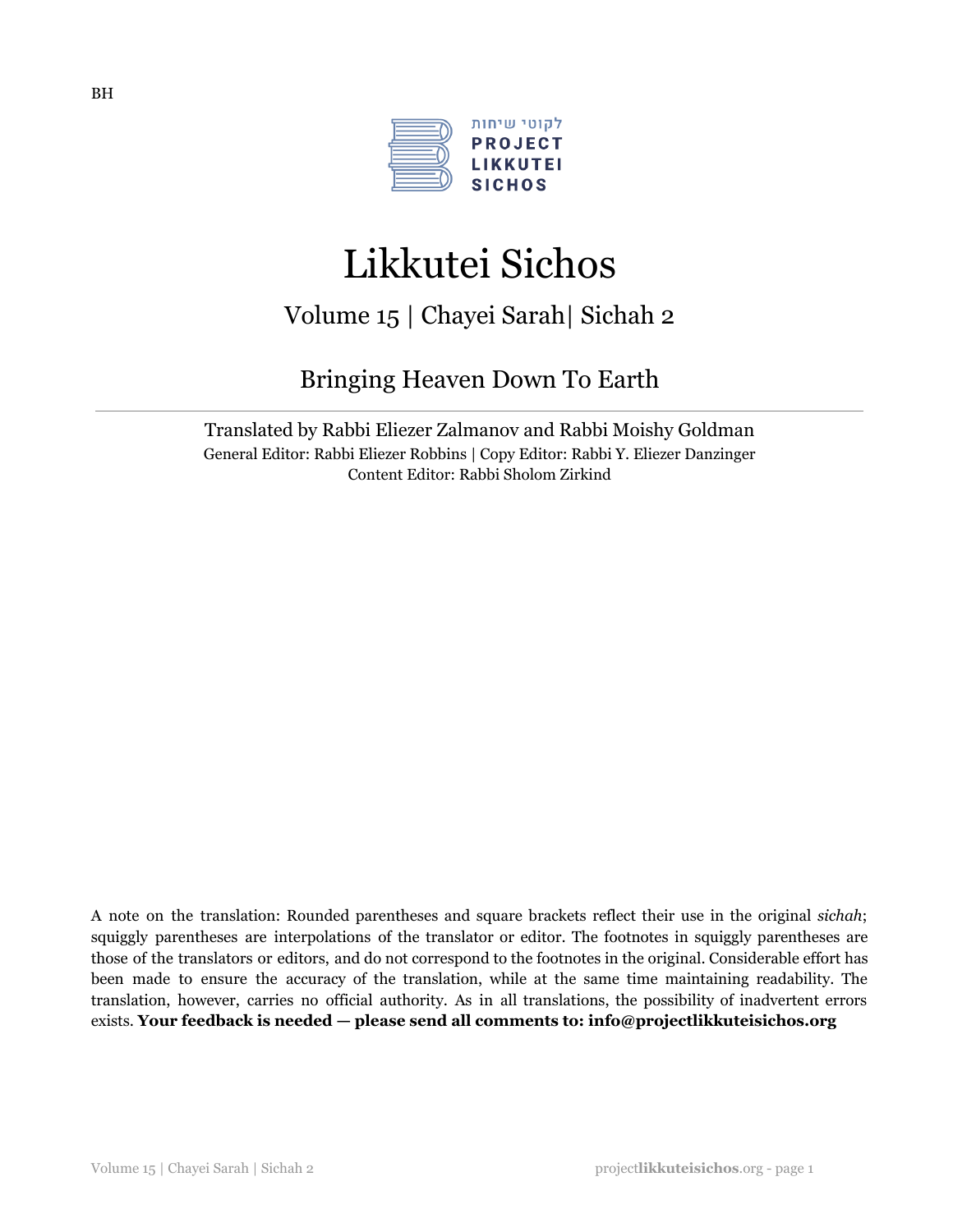#### QUESTIONS ON RASHI: L-RD OF THE EARTH?

On the verse,<sup>1</sup> "Hashem, L-rd of the heavens, Who took me from my father's house and from the land of my birth…," which Avraham said to Eliezer, Rashi quotes the words "Hashem, L-rd of the heavens, Who took me from my father's house," and explains:

But Avraham did not say, "and L-rd of the earth," although earlier, Avraham had said  $\{$  to Eliezer $\}$ , "I will bind you with an oath, etc.  $\{$  to Hashem, L-rd of the heavens *and L-rd of the earth*}." Avraham said to Eliezer, "Now He is L-rd of the heavens and L-rd of the earth, because I have made the mention of Him common in the mouths of the commoners, but when He took me from my father's house, He was L-rd of the heavens but not L-rd of the earth, because people of the world did not recognize Him nor was mention of His name common {with people} on the earth."

Understood simply, Rashi's objective is to address the reason for the variance in wording between the two verses. Meaning, **this** verse does not say "L-rd of the earth," while the earlier verse does say "L-rd of the earth": "I will bind you with an oath to Hashem, L-rd of the heavens and **L-rd of the earth**." Rashi resolves this variance by explaining, "Avraham said to Eliezer, "**Now** He is L-rd of the heavens and L-rd of the earth...."

However, on this basis, we must clarify:

a. The only variance between the two verses is that this verse says only, "L-rd of the heavens," while "earlier" it says, "L-rd of the heavens *and the earth*." Accordingly, why does Rashi quote {in the heading of his commentary} the word, "Hashem," which is also found in the previous verse: "I will bind you with an oath to **Hashem**?"

<sup>1</sup> *Bereishis* 24:7.

<sup>2</sup> {*Bereishis* 24:3.}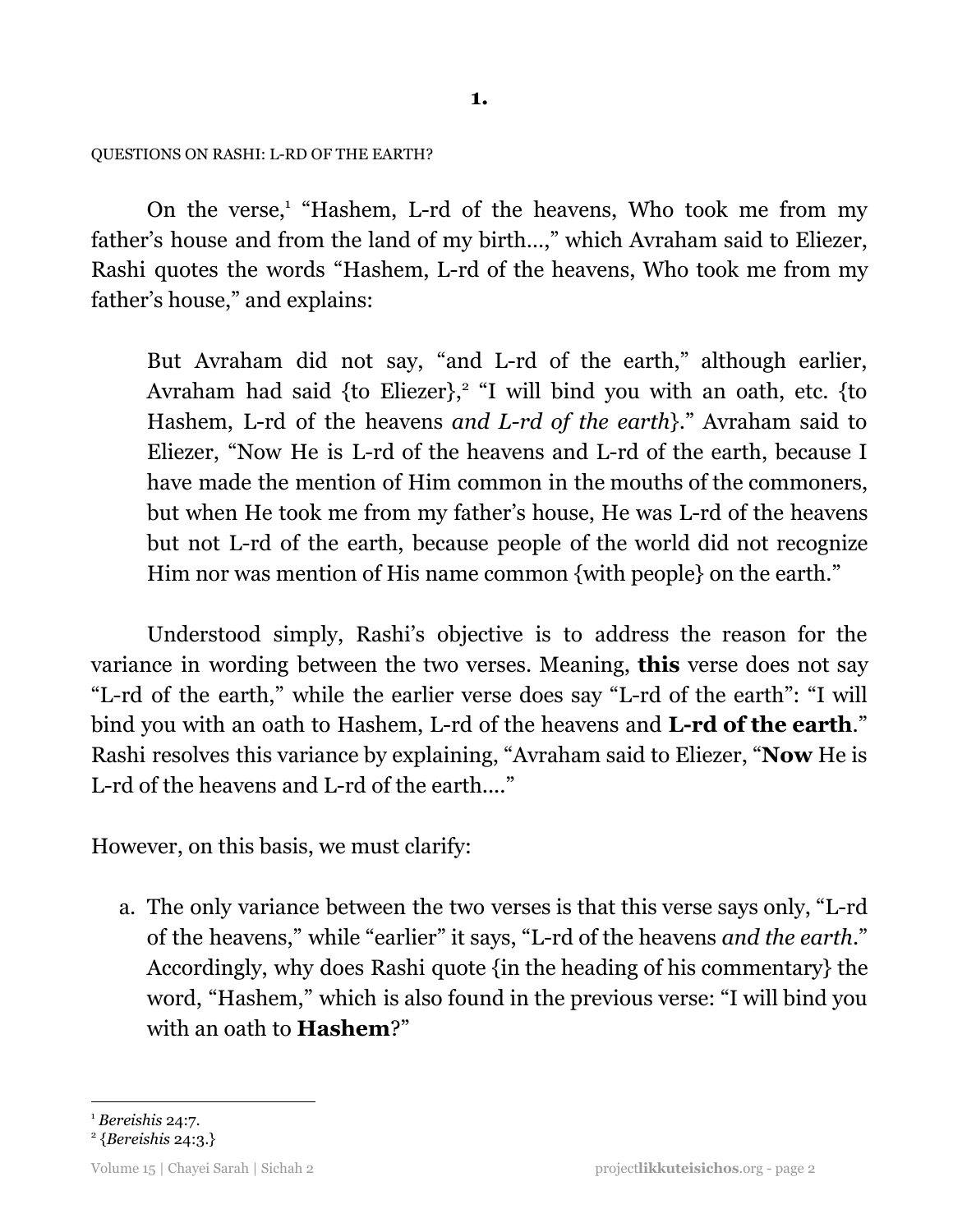b. Why does Rashi quote {in the heading of his commentary} the rest of the verse — "who took me from my father's house" — since this clause is clearly unrelated to the question?

[Even though Rashi likely does so in conjunction with what he writes later in his commentary — "but when He took me from my father's house, He was L-rd of the heavens but not  ${L-d}$  of the earth $"$  – this itself requires clarification, as will be discussed below.]

c. Why must Rashi specify, "But Avraham did not say, 'and L-rd of the earth?'" This is obvious! Rashi should have begun with, "While earlier, Avraham said {L-rd of the heavens and L-rd of the earth}...." Rashi's wording implies that an {independent} argument can be made why this verse **ought to have** included, "L-rd of the earth." For this reason, Rashi asks (rhetorically), "But Avraham did not say, 'and L-rd of the earth,'" and this astonishment is **made more acute** by the clause, "while earlier, Avraham had said."

Perhaps the argument that the phrase, "L-rd of the earth," ought to have been included in this verse is **solely** based on this phrase appearing earlier, in the verse, "I will bind you with an oath," and the clause, "But Avraham did not say 'and L-rd of the earth'" further amplifies this point. We cannot say this, however, because if this were the case — in addition to the earlier question of this {omission of "L-rd of the earth" in our verse} being obvious — Rashi ought to have in any event structured the argument in the **reverse** order: "Earlier,<sup>3</sup> Avraham had said, "I will bind you with an oath to Hashem, L-rd of the heavens and L-rd of the earth" [setting up the question], and afterwards point out, "but here Avraham did not say, 'and L-rd of the earth'"!

d. Rashi indicates **where** the variance occurs — by citing the phrase "(while earlier Avraham had said) **I will bind you with an oath**"; the actual **variance** (that it says "L-rd of the earth" earlier), however, Rashi only

<sup>3</sup> {*Bereishis* 24:3.}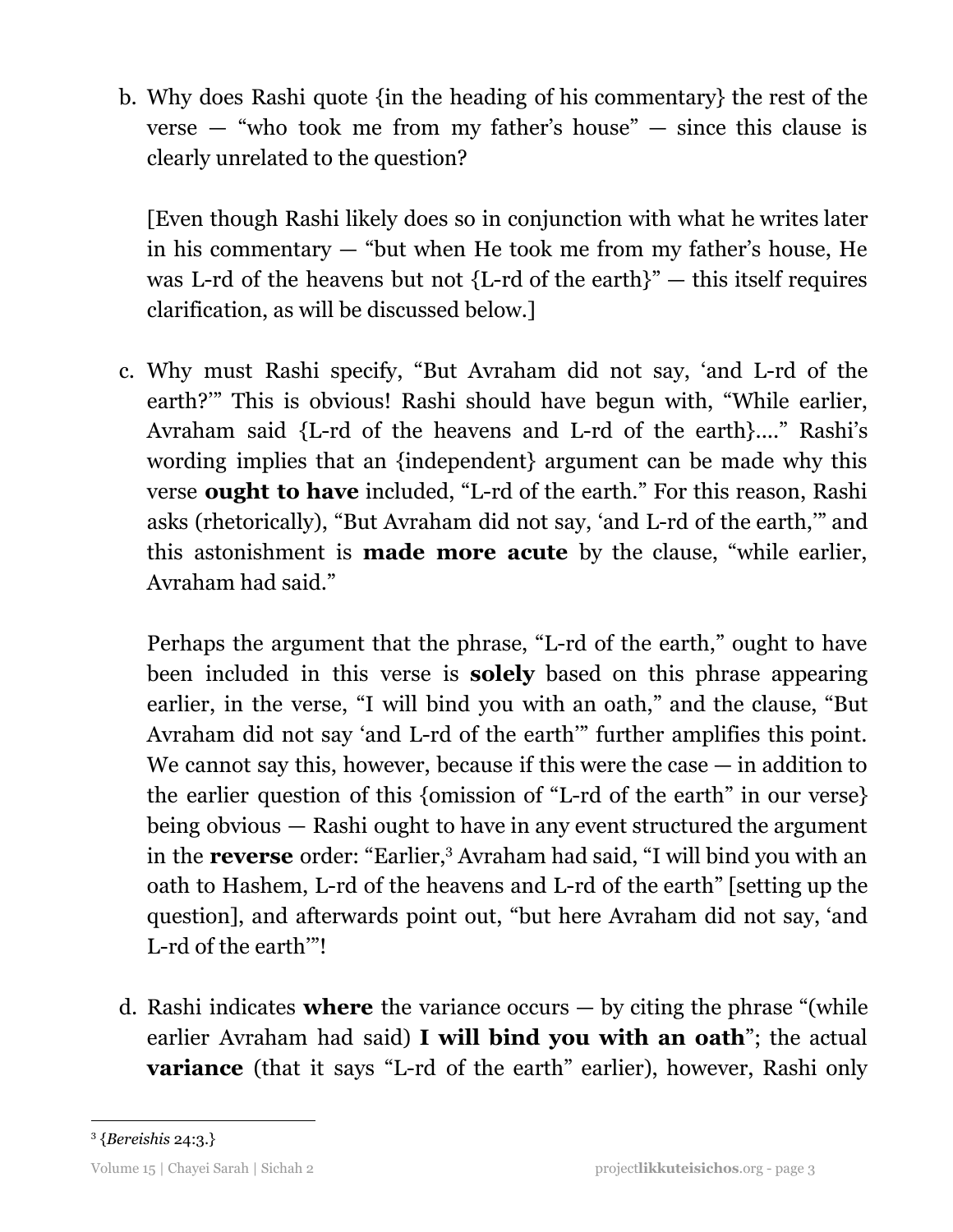alludes to with the word "etcetera." This leads to a two-fold conundrum: Rashi does not quote at all the words, "L-rd of the earth" at all, even though his question centers on those words. And specifically the phrase, "I will bind you with an oath," Rashi *does* quote, although this phrase is altogether unrelated to Rashi's question! It is totally superfluous to {even} allude to the earlier verse: If Rashi would have said, "Earlier, Avraham also said 'and L-rd of the earth,'" we would have known which verse Rashi was referring to, since it part of the same passage, a mere four verses earlier!

### **2.**

#### A POSSIBLE EXPLANATION IS REJECTED

Seemingly, we would be able to resolve this (at least the last two questions, although imperfectly) by explaining that Rashi is bothered primarily by the word "ואשביעך" — I will bind you (Eliezer) with an oath": In the verse, Avraham says, "Hashem, L-rd of the heavens… **will send his angel before you, and you shall take a wife for my son from there**." Since this refers to Hashem's intervention **below** {in the physical world}  $-$  "you shall take a wife for my son from there" — the verse ought to have included "L-rd of the earth." Conversely, "while earlier Avraham said, **'I will bind you with an oath'**" refers to Avraham binding Eliezer with an oath ("that you will not take {a wife for my son from among the daughters of the Canaanites...; rather} you shall go to my …. family." {Eliezer was}) "**his servant, the elder of his house**," the one who "drew and gave to drink from his master's teachings to others"; {for Eliezer} it would have been sufficient to bind him by an oath "to Hashem, L-rd of the heavens." The reality is the exact opposite: Avraham added the expression, "L-rd of the earth," when he had sworn Eliezer, and omitted it in our verse, where seemingly, it would have been appropriate!

However, this solution is difficult, for [in addition to the fact that this leaves the earlier questions unresolved] if this solution were correct, Rashi ought to have quoted (at the beginning of his remarks, and) primarily the subsequent words and the conclusion of the verse, "He will send his angel before you, and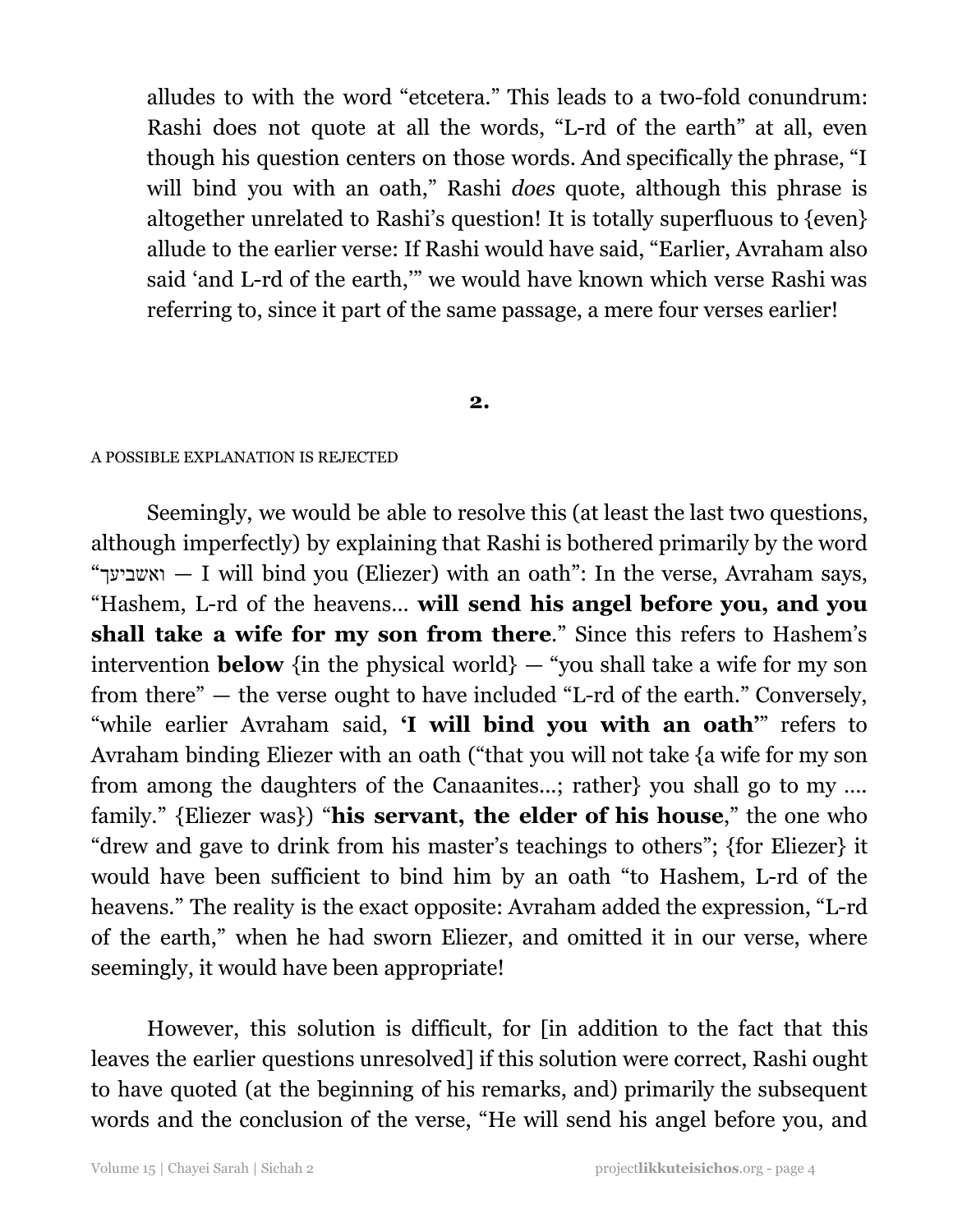you shall take a wife for my son from there" (or at least have alluded to it with "etc."), since the crux of the question hinges on this.

# **3.**

# FIVE QUESTIONS ON RASHI

We must also clarify a number of details and nuances in Rashi's resolution and explanation of the verse:

a. If Rashi's point in his comment is  $-$  as would seem at first blush  $-$  that Avraham meant to emphasize the difference between earlier, "when He took me" to "now… that I have made the mention of Him common" by his change in wording (earlier, "L-rd of the heavens and L-rd of the earth," and now, "L-rd of the heavens" only), it is unclear why Rashi adds, "**Avraham said to Eliezer**, 'now…,'" instead of beginning his explanation by saying, "Now He is L-rd of the heavens and L-rd of the earth," or the like. [This would mirror the wording used in *Sifri* and *Midrash*, where the words "Avraham said to Eliezer" do not appear.]

The addition of the clause, "Avraham said to Eliezer," indicates that Rashi maintains that Avraham did not only communicate this difference to Eliezer by just using different wording, but did so also by conveying an explicit message (verbally) to Eliezer here.

This is also apparent from the length of Rashi's phraseology: "**because I have made the mention of Him common** in the mouths of the commoners, but… because people of the world did not recognize **Him** nor was mention of His name common on the earth" (particularly, from Rashi's use of phraseology suggesting that he {Avraham himself} was speaking about Him): Had Avraham **verbalized** nothing other than the altered wording he used here, omitting "L-rd of the earth," then Rashi would only have needed to explain this variation {by saying}, "Now He is L-rd of the heavens and L-rd of the earth; but when He took me from my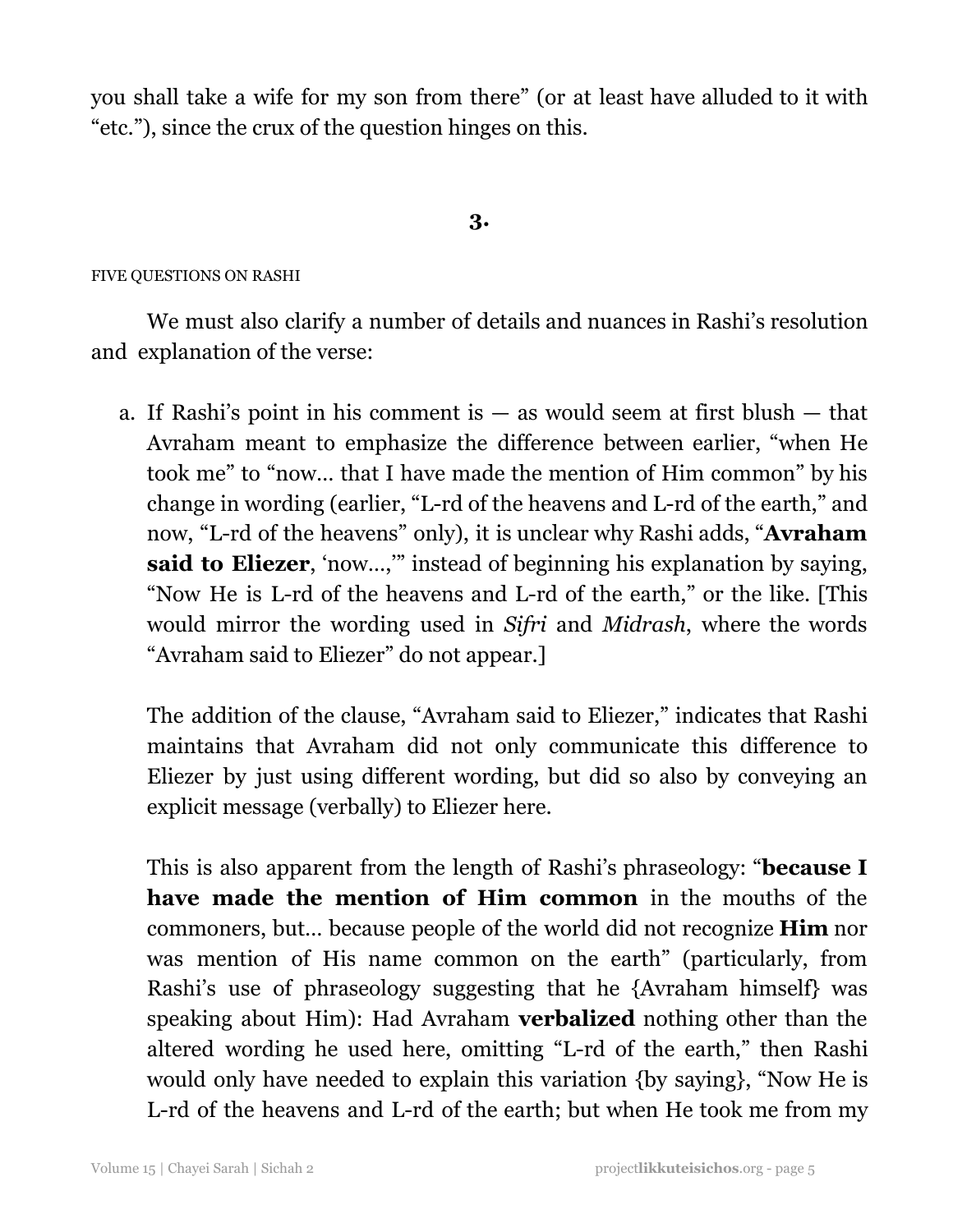father's house, He was L-rd of the heavens but not L-rd of the earth." Rashi's lengthy remarks and style imply that Avraham **said** all of this explicitly. This requires clarification:

(a) Where does the verse allude to Avraham saying anything of the sort to Eliezer?

(b) And specifically {where do we find an allusion to} the details of this conversation?

- b. Rashi continues: "But when He took me from my father's house, He was L-rd of the heavens but not L-rd of the earth." Why is it relevant that this was the situation when "He took me from my father's house?" It is true that Rashi employs the Torah's wording in this case — "Hashem, L-rd of the heavens, **Who took me from my father's house**" — but Avraham's intent in saying this was significantly different (namely, to enumerate the kindnesses that Hashem bestowed upon him, "Who took me from my father's house and from the land of my birth, and Who spoke about me…," which is why **He** will surely ("He," for emphasis)<sup>4</sup> send His angel, etc.), and this point is irrelevant to the explanation of the variance {between verses}.
- c. In reference to "now," Rashi says only, "I have made the mention of Him common in the mouths of the *commoners*," whereas in reference to the period when Hashem was unfamiliar, Rashi adds, "because *people of the world* did not recognize Him (nor was mention of His name common on the earth)." Seemingly, Rashi ought to have mirrored this expression in reference to "now," i.e., "I have caused people of the world to recognize Him," or the like.
- d. Rashi uses **a new** expression (in his commentary): "people of the world"; he **deviates** from the term used **right before**: "the commoners"; and he

<sup>4</sup> {Avraham doesn't say "Hashem'" but "He." Meaning, the same G-d who helped me in the past (when He took me from my fathers house), He will surely help me now as well.}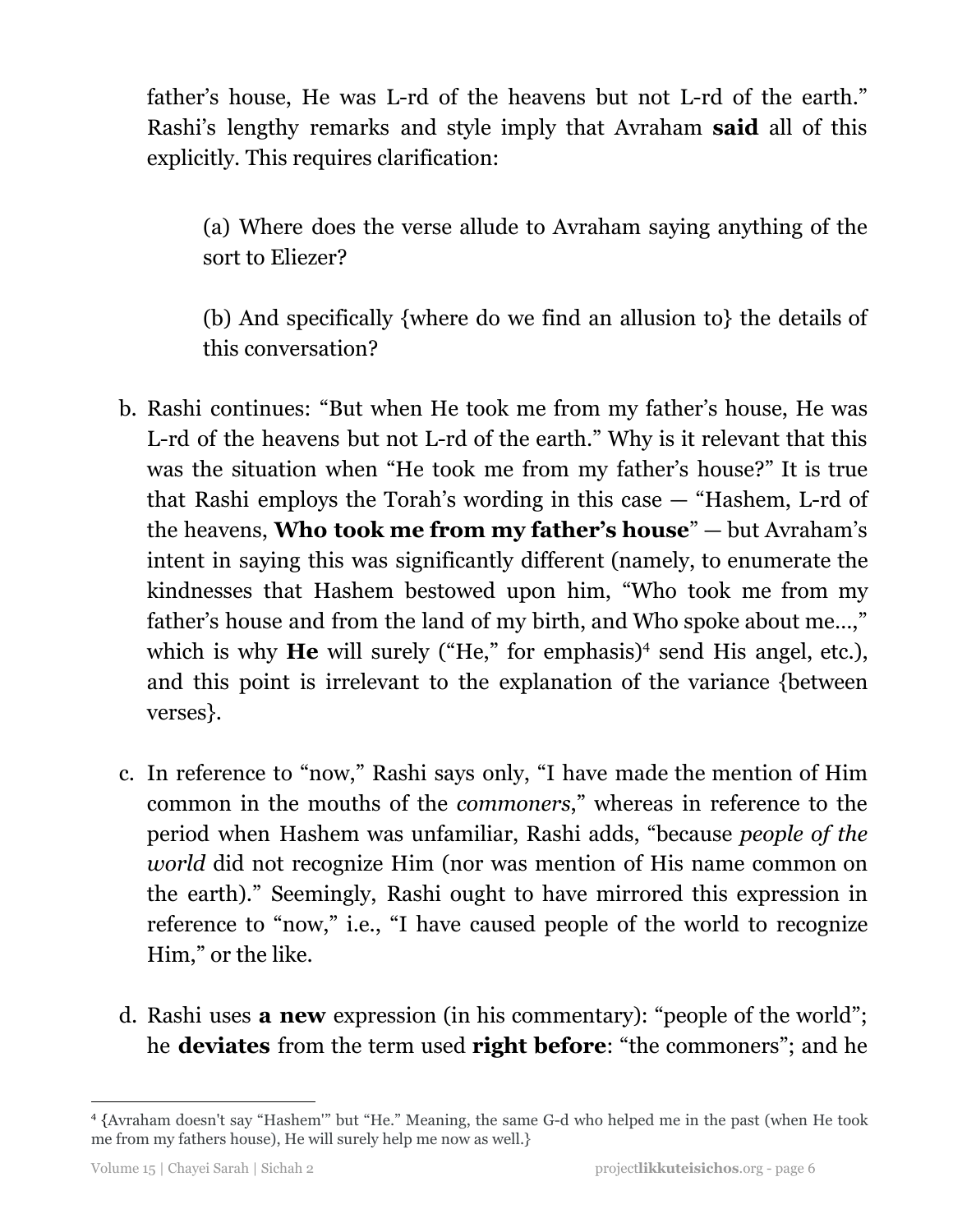concludes with yet a third term: "{people} on the earth!"

e. Rashi says, "I have made the mention of Him common" in conjunction with "the commoners"; "nor was mention of His name common" in conjunction with "{people on} the earth"; and, "{did not} recognize Him" in conjunction with "people of the world."

# **4.**

# WHICH LAND WAS PREFERABLE?

This will all be clarified by prefacing with a general question regarding Rashi's comment: How is the exposition — "Now He is L-rd of the heavens and L-rd of the earth, because I have made the mention of Him common in the mouths of the commoners, but when He took me from my father's house, He was L-rd of the heavens but not L-rd of the earth"  $-$  germane to the conversation **here** between Avraham and Eliezer regarding a *shidduch* for Yitzchak?

The explanation is as follows: Avraham had bound Eliezer by an oath {saying},<sup>5</sup> "You will not take a wife for my son from the daughters of the Canaanites, in whose midst I dwell. But you shall go to my land and to my family...," With this oath, clearly Avraham had rejected the possibility of a Canaanite wife for Yitzchak, even though "**in whose midst I dwell,**" meaning, the Canaanites lived in close proximity to Avraham and were positively influenced by him. Despite this, Avraham expressly desired a wife for Yitzchak from "(my land and) **my** {extended} **family**." Understood simply, this was because being part of Avraham's family, they were better, more refined, and possessed similar characteristics to Avraham. 6

Eliezer challenged this premise: "Perhaps the woman will not wish to go after me... Shall I return your son to the land **from which you left**?" {The 7 implication of this question:} Since this was the place of Avraham's origin, a

<sup>5</sup> {*Bereishis* 24:3-4.}

<sup>6</sup> See *Kli Yakar*, ad loc.

<sup>7</sup> {*Bereishis* 24:5.}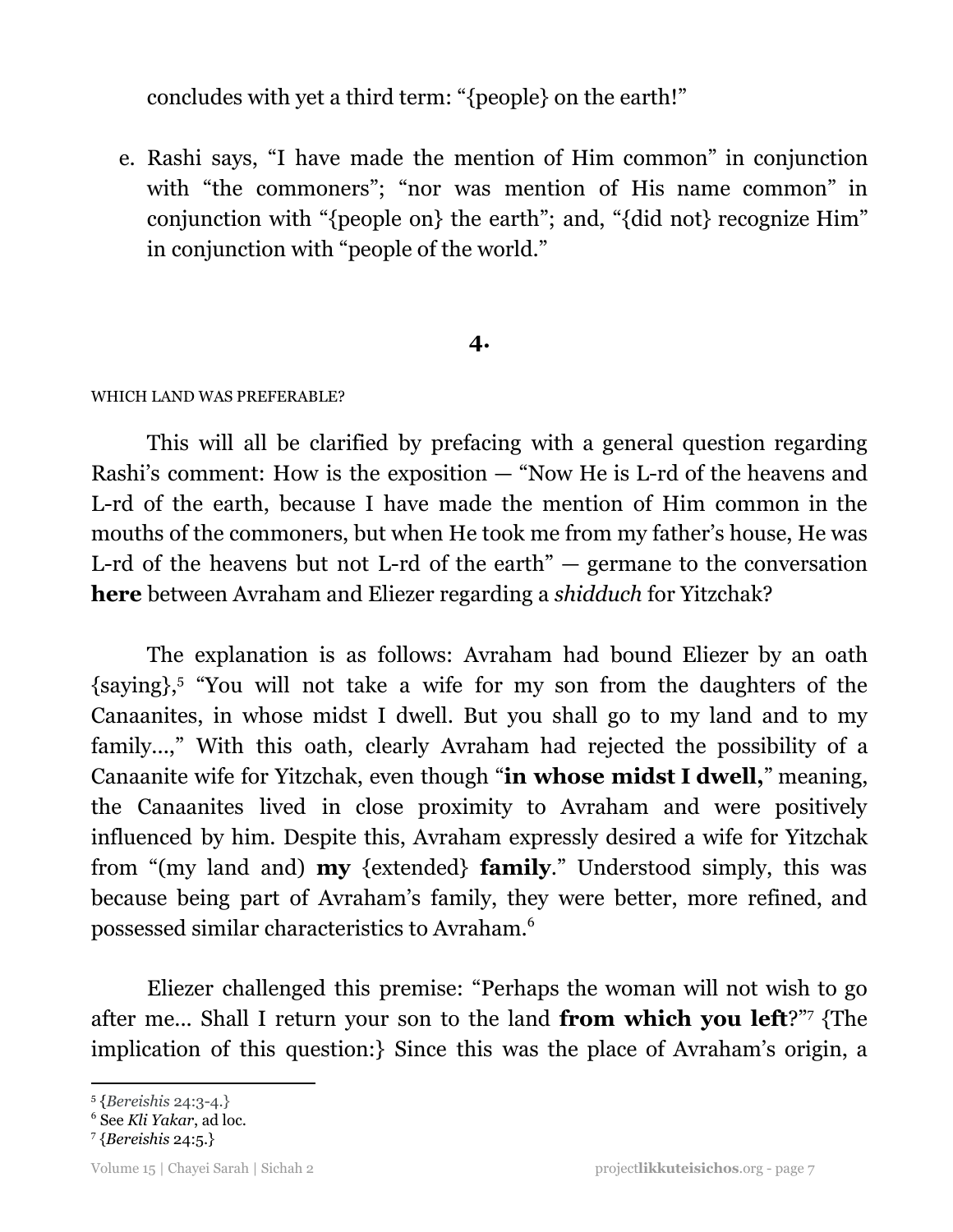place where Avraham lived, it would be appropriate to "return your son" there. When Avraham replied,<sup>8</sup> "Beware, lest you return my son back there," this must have raised a serious question for Eliezer: {On one hand,} if the place "from which you came"  $-$  the land and family of Avraham  $-$  was the exclusively qualified place from which to choose a wife for Yitzchak, then why should he not bring Yitzchak there?

On the other hand, if the most significant and important consideration was the place in which Avraham lived **at that time**, and he did not want Yitzchak to depart (to a place no longer under Avraham's supervision and influence), even to the place of Avraham's birth (as Avraham's influence on the people "in their midst" outweighs the advantage of "his land"), then why could Eliezer not choose someone from "the daughters of the Canaanites," considering that Avraham lived amongst them?

We must therefore say that Avraham said something to Eliezer that resolved this question<sup>9</sup>  $-$  though what was said is not explicitly mentioned in Scripture — and this is Rashi's point when he comments, "But Avraham did not say, "and L-rd of the earth,'" although earlier Avraham had said, "I will bind you with an oath, etc.":

- a. This demonstrates that Avraham provided an answer for this question, and therefore,
- b. it is clear that the message, "Now He is L-rd… but when He took me, etc.," is pertinent to the substance of Eliezer's mission.

<sup>8</sup> {*Bereishis* 24:6.}

<sup>&</sup>lt;sup>9</sup> {This addresses the question in sec. 3, subsec. a.}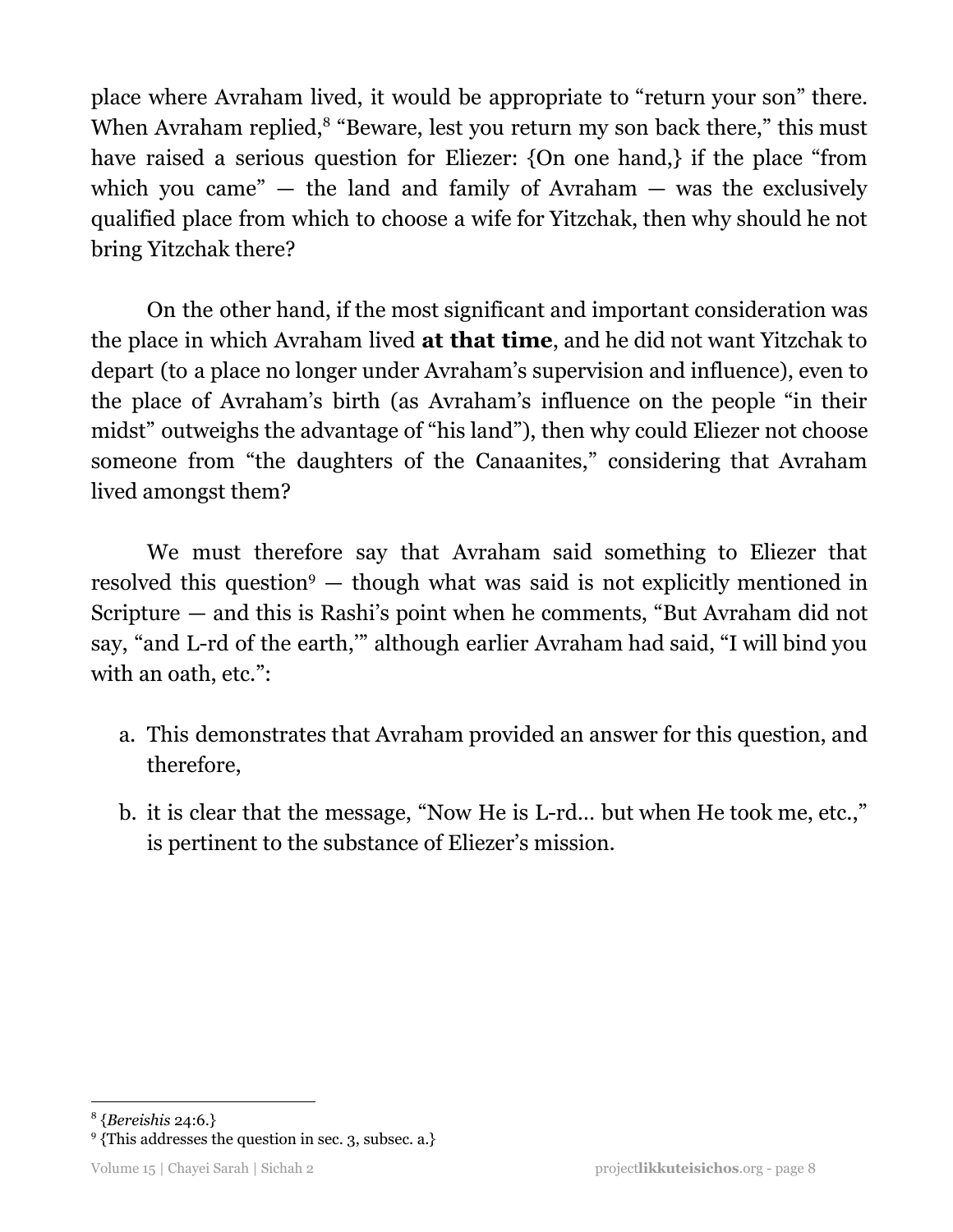#### AVRAHAM'S INITIAL LIMITED INFLUENCE

# The explanation:

Rashi focuses on the words, "Hashem, L-rd of the heavens, Who took me from my father's house," and notes that that although Abraham had said, "Hashem created the heavens and the earth,"<sup>10</sup> he "did not say, 'and L-rd of the earth." This proves that the words, "L-rd of the heavens," were not meant as ordinary praise for Hashem, said just because His name was mentioned ({which would have then been} similar to the usage of the phrase, "the most high L-rd, Who possesses heaven and earth" mentioned earlier<sup>11</sup>) because if this were so, Avraham should have declared the praise in its entirety, saying also, "L-rd of the earth." 12

{Rashi continues} "Above Avraham said, 'I will bind you with an oath...'": There, too, when Avraham had said, "L-rd of the heavens and L-rd of the earth," since this was said in the context of "**I will bind you with an oath,**" when Hashem's name was mentioned as part of {administering} an oath, it is inappropriate to interrupt {the oath} with ordinary words of praise. (Rashi therefore includes the words, "I will bind you with an oath" {in his quote from the verse} because these are the words that imply that the continuation of the verse [L-rd of the heavens and L-rd of the earth] was not said as ordinary praise.) 13

Accordingly, we must accept that both expressions, "L-rd of the heavens," and also the expression, "L-rd of the heavens and L-rd of the earth," which is mentioned "above," were relevant to the substance of Avraham's instructions to Eliezer. With these words, Avraham clarified the above difficulty: Which was it…? {Were the Canaanites superior to Avraham's relatives or vice versa?} (This is why Rashi must say, "**Avraham said to Eliezer**" — not just as ordinary

<sup>10</sup> {*Bereishis* 1:1.}

<sup>11</sup> *Bereishis* 14:19.

<sup>&</sup>lt;sup>12</sup> {This answers the question in sec. 1, subsec. c.}

 $13$  {This answers the question in sec. 1, subsec, d.}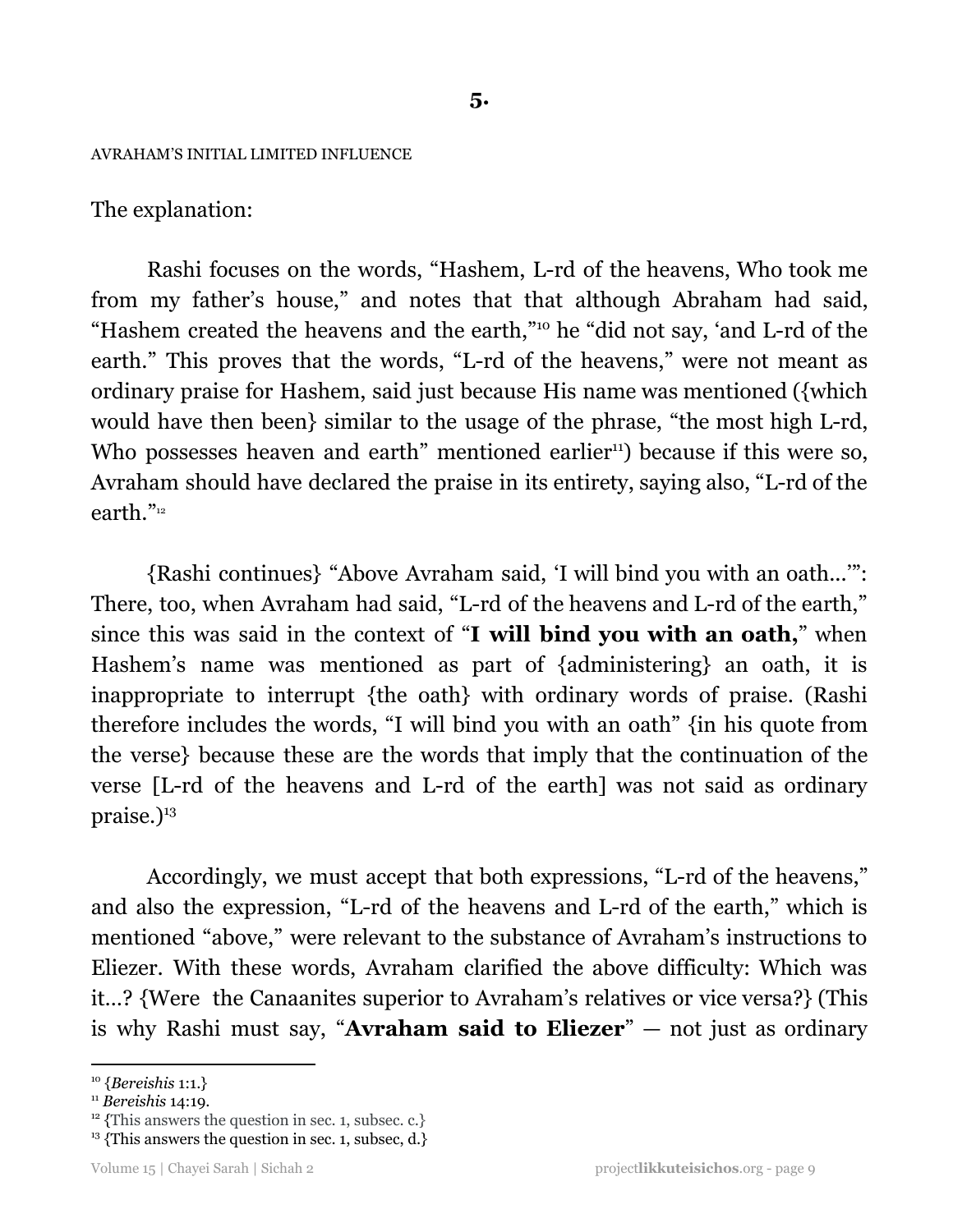commentary and an explanation of the variance, but because it is {an oblique reference to} a concept that Avraham conveyed and explained to Eliezer {which had a bearing on his mission}.) 14

Now since Avraham used different words — first he said, "L-rd of the heavens and L-rd of the earth," whereas now he said only, "L-rd of the heavens" — it is understood that this variance alludes to {and encapsulates} the explanation that Avraham imparted to Eliezer:

"Avraham said to Eliezer, 'Now He is L-rd of the heavens and L-rd of the earth, because I have made the mention of Him common in the mouths of the commoners.'" This resolves the difficulty of why Avraham did not want Eliezer to take a wife for Yitzchak from among the "daughters of the Canaanites, among whom I dwell."<sup>15</sup> Although "now," **here** (in Avraham's vicinity), Hashem was also "L-rd of the earth" as a result of Avraham publicizing Hashem's divinity in the world, this still did not edify the local daughters to the point that they would make suitable matches for Yitzchak. Because {Avraham's influence succeeded only to the extent that} "I have made the mention of Him common **in the mouths** of the commoners"; he only made the mention of Hashem **common** "in the **mouths** of commoners" but did not effect a {fundamental} change in their behavior and actions.

"But when He took me from my father's house, He was L-rd of the heavens but not L-rd of the earth, because people of the world did not recognize Him, nor was mention of His name common on the earth": Conversely, bringing Yitzchak to the land of "my father's home" was also out of the question. After all, Avraham's influence — "he called there in the name of Hashem, L-rd of the world,"<sup>16</sup> to the extent that Hashem became "L-rd of the earth" (at least insofar as, "I have made the mention of Him common in their mouths") — only came later. It came about only after "He took me from my father's house… nor was {His name} familiar on the earth." Therefore, "my father's house" was (and remained) a place where Hashem was only "L-rd of the heavens but **not** L-rd of

 $14$  {See fn. 6.}

<sup>15</sup> {*Bereishis* 24:3.}

<sup>&</sup>lt;sup>16</sup> Bereishis 21:33, and Rashi's commentary there.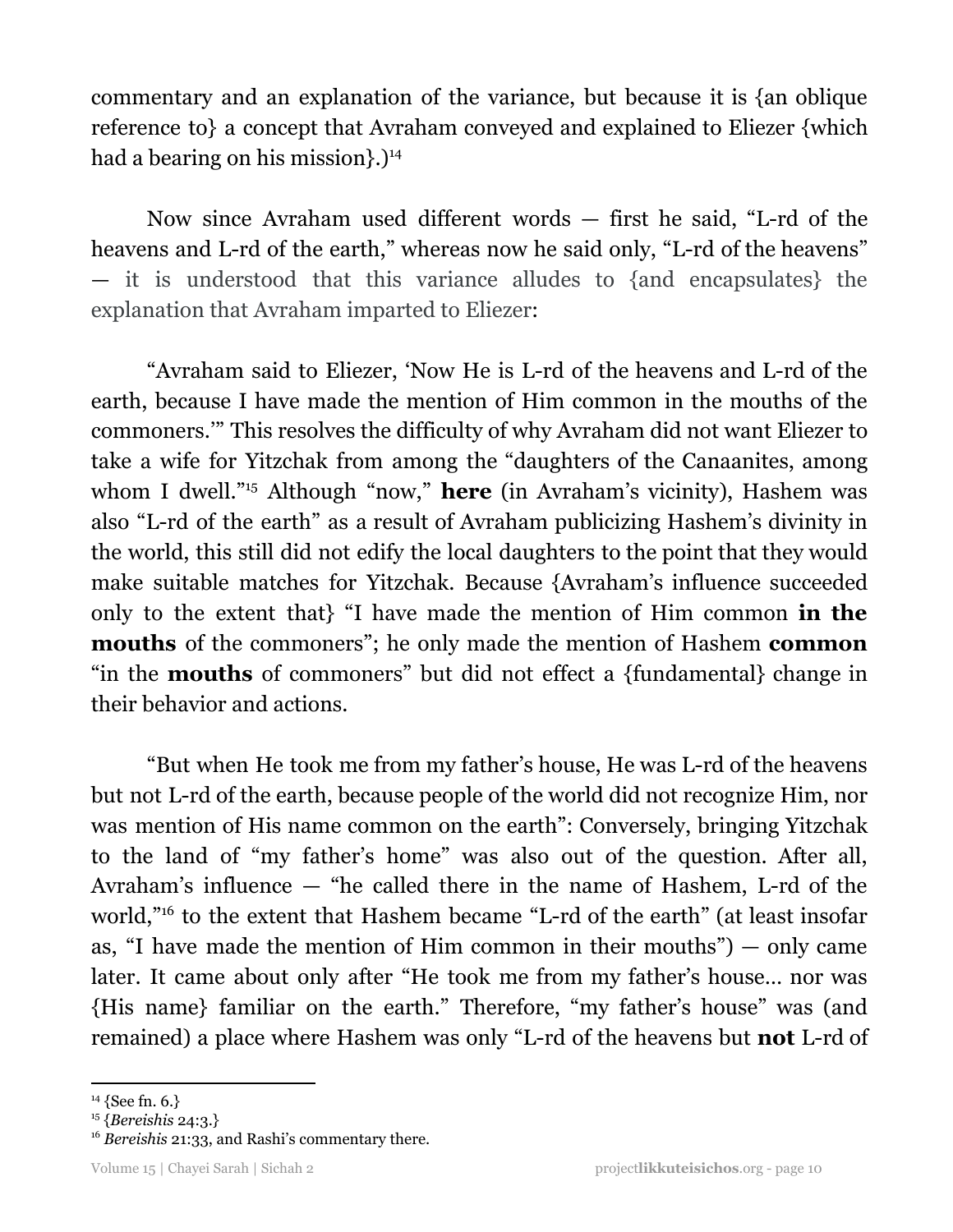the earth"; they did not recognize Hashem, and "nor was mention of His name common **on the earth**."

# **6.**

# GRADUAL FAMILIARIZATION

By Rashi varying his description {of the people he refers to}, **etc**., as discussed — we see again how every word of Rashi is **precise in the extreme**.

To preface, at least briefly, and in order {of their appearance in Rashi's commentary}:<sup>17</sup> {On the verse} "Then man began {*huchal*} to call by the name of Hashem," **Rashi** remarks that "*huchal*" denotes the beginning of the profanation of Hashem's name by people referring to idols and mortals by **His** name.

{On the verse} "He called there in **the name** of Hashem, **L-rd of the world**," **Rashi** remarks that **Avraham** achieved that people in his day knew that "you didn't eat my food, but the food of He Who spoke and **the world** came to be"; people knew that the world belonged to "L-rd of the world." Based on all the above, we can understand that:

a) From the days of Enosh, Hashem's **name** was **known** to all. However, people profaned it, which showed that they did not **recognize** Him (Hashem).

b) Prior to Avraham calling in the name of Hashem, people assumed that "you ate **my food**," and similarly in all other areas {people thought that their material possessions had nothing to do with Hashem}. Thus, it is obvious that Hashem's name was unfamiliar to people, since everything was presumed to be only either his or that of his counterparts' {i.e., humans}, etc.

<sup>17</sup> *Bereishis* 4:26.

Volume 15 | Chayei Sarah | Sichah 2 project**likkuteisichos**.org - page 11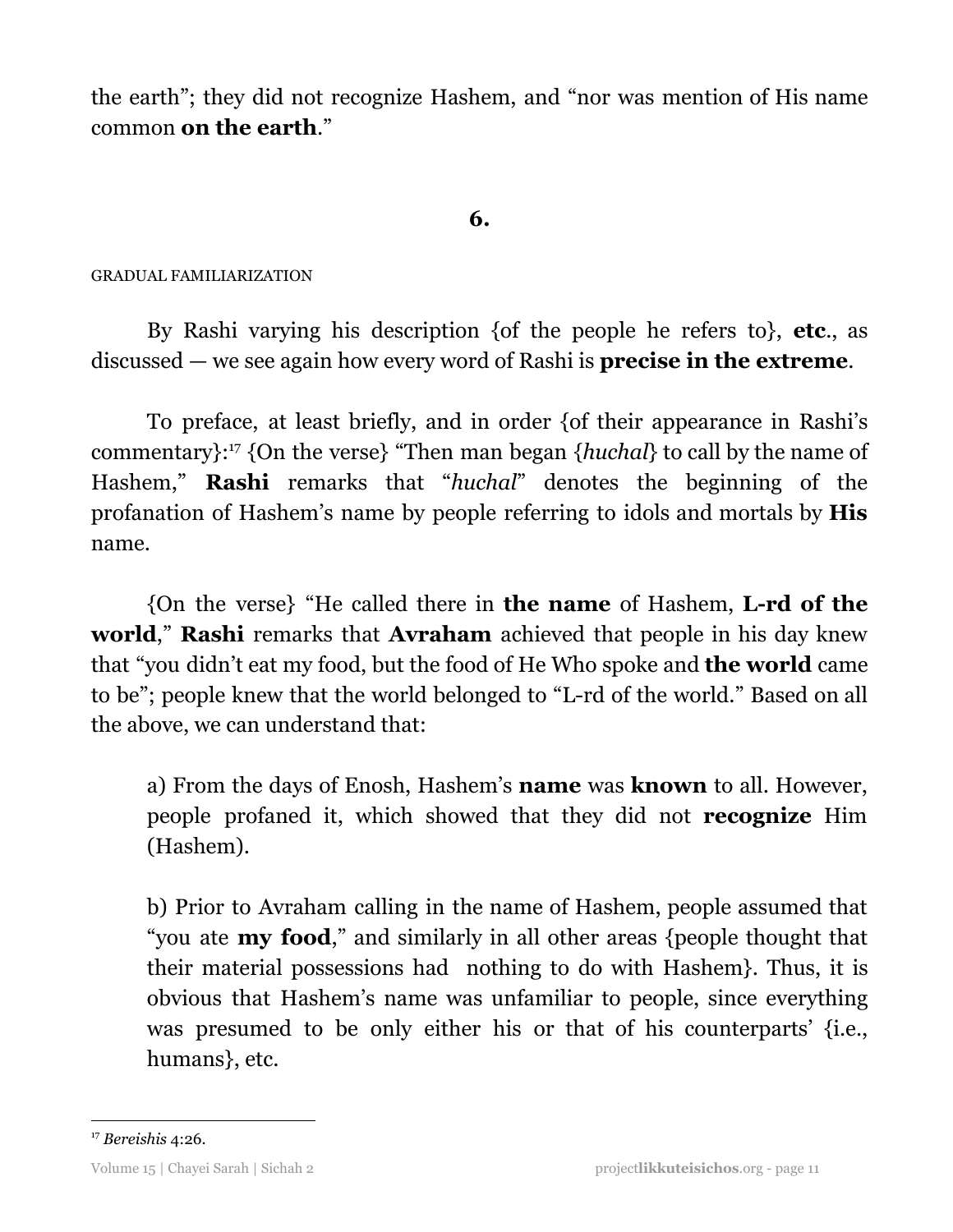c) Accordingly, people recognized Hashem as the "L-rd of the **heavens**," but {regular} "people of the world" did not **recognize Him** (prior to Avraham publicizing Hashem to the populace  $-$  speaking with them)  $$ they assumed that the food they ate was their own — "ate **my food.**" And—

d) since people "on the earth" were not used to conversing about the "heavens," therefore, people also did not **commonly** mention Hashem's name (although they did recognize **his Name**, as L-rd of the heavens). 18

e) Avraham familiarized people not only with Hashem's "name," but also with Hashem Himself  $-$  as "L-rd of the heavens"  $-$  at every meal, etc.: (i) he informed them that "you ate **His** food"; and (ii) he had them (**verbally**) **bless Him**.

f) Regarding "the souls they had acquired in Charan,"<sup>19</sup> Rashi says that Avraham **converted** them. Meaning, the converts also **recognized** Him, but "commoners"<sup>20</sup> in general were only "familiar {with Hashem} in the **mouths**" — they did not **recognize** Hashem {fully.} 21

<sup>19</sup> *Bereishis* 12:4, and Rashi ad loc. <sup>18</sup> {Based on the above points, the Rebbe is explaining Rashi's nuanced wording, "when He took me from my father's house, He was L-rd of the heavens but not L-rd of the earth, because people of the world did not recognize Him nor was His name common {with people} on the earth." The Rebbe asked earlier, why regarding "recognize Him," Rashi uses the term "people of the world" (in contrast to the other terms Rashi uses here: "commoners" and "(people) on the earth"), and regarding "commonly mention His name" Rashi uses the term "on the earth." In resolution, the Rebbe explains that when we say that prior to Avraham's dissemination of G-dliness, Hashem was merely the L-rd of the heavens and not the L-rd of the earth. This does not mean that the people on earth did not know G-d at all. Rather, this means that 1) people did not recognize G-d's connection to them, (they merely knew His name as "the L-rd of the heavens"), and 2) consequently, they did not commonly mention G-d, (since they did not see Him as something relevant.) This is the meaning of of Rashi's nuanced words: "the people of the world did not recognize Him," i.e., they **knew** of G-d, but they did not **recognize** who He was - as the G-d **of the world** (i.e. connected to them (as "people of the world" and their affairs). This was accomplished by Avraham who "called in the name of G-d, L-rd **of the world**," and Rashi employs this wording ("of the world") in order to allude to that verse and it's meaning.) "Nor was His name **commonly mentioned on the earth**": since people merely knew G-d's name as the "L-rd of the heavens," and what goes on in heaven is not relevant to the **earth**; therefore, His name (was known, but) not **commonly used on the earth.**}

<sup>&</sup>lt;sup>20</sup> {In the Hebrew original, "*brios*"; I.e. everyone else, those that didn't convert but partook of Avraham's food.}

<sup>&</sup>lt;sup>21</sup> {In the last two points, the Rebbe answers the remaining questions asked at the end of sec. 3, regarding the first part of Rashi's words, "Now He is L-rd of the heavens and L-rd of the earth, because I have made Him common in the mouths of the commoners":

<sup>1)</sup> Why does Rashi write, "I made **him** common" and not "made **His name** common" (as he writes later in his commentary).) 2) Why doesn't Rashi write, "I made the commoners **recognize** him," (as he writes later "the people of the world did not **recognize** him.") 3) Why does he write, "commoners" and not "people of the world." 4) Additionally, what is the significance of the nuanced wording, "familiar in the **mouths** of the commoners."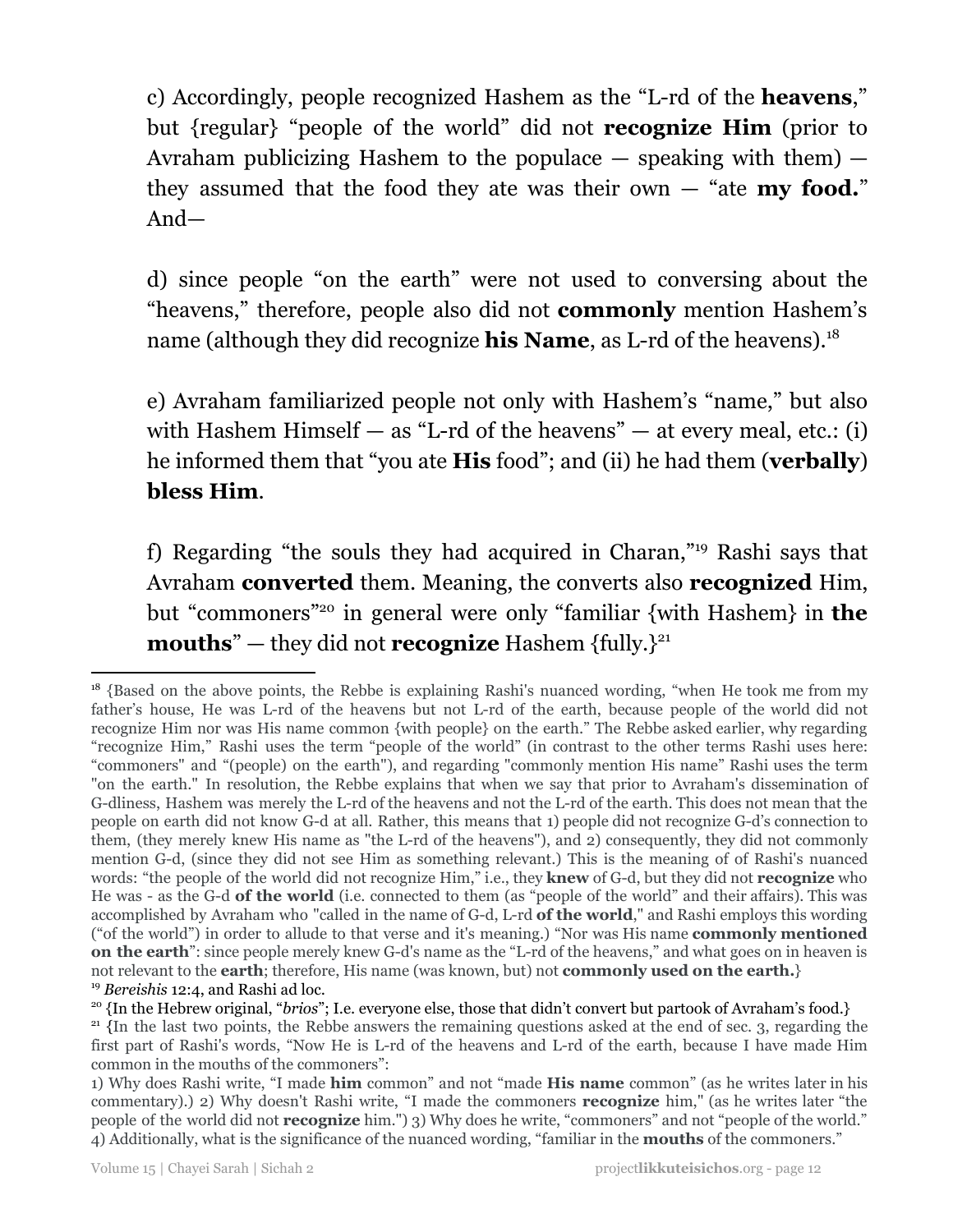#### STUCK IN THE FILTER

The explanation on a deeper level:

We might ask: What Avraham achieved "now" was that Hashem also became {recognized as} "L-rd of the earth," since He was always {recognized as} "L-rd of the heavens." So why does Rashi repeat himself and elaborate — "Now He is L-rd of the heavens and L-rd of the earth... but when He took me from my father's house, He was **L-rd of the heavens** but not L-rd of the earth"? — Why not just say succinctly, "Now He is also L-rd of the earth, but when He took me from my father's home He was not L-rd of the earth"?

The answer:<sup>22</sup> When Avraham was outside of the land of Israel, in Charan, his spiritual level was that of *chochmah*,<sup>23</sup> as it is concealed, which is why his name at that time was "Avram אברם — "*av ram* **רם** אב — implying loftiness **24** {*romemus*} and concealment. For a similar reason, {Avraham was born in Charan, because} Charan<sup>25</sup> is numerically equivalent to "*garon*"<sup>26</sup> {throat}, since the throat impedes the flow {of intellect} from the brain to {the person's}

In resolution to question 1, the Rebbe explains that Avraham did not merely make G-d's name commonly used, but he made G-d himself familiar, i.e., people realized that G-d was involved with them, as "the L-rd of the earth." (In contrast, the name of G-d, as it was known before Avraham's arrival, "the L-rd of the heavens," was merely a name, but its mention was not accompanied with a recognition of who G-d truly was - that He is intimately engaged with this world). In resolution to questions 2, 3, and 4, the Rebbe explains that Avraham only influenced a certain segment of society to truly recognize and understand G-d. Those people actually converted to Avraham's faith as a result. On the other hand, the **commoners** did not truly **recognize** G-d in the full sense of the word (and therefore did not convert). Instead, Avraham (merely) made the name of G-d common in their **mouths** (by having them bless Hashem after every time they partook from his food).}

<sup>22</sup> Regarding the following, see *Torah Or*, p. 11a ff; *Maammarim of the Alter Rebbe* — transcriptions of R. Pinchas, p. 5 ff; *Toras Chaim, parshas Lech Lecha*, pp. 83dff, 90;. *Or Hatorah, Bereishis,* vol. 6, p. 1075a ff; *Sefer Ha'erchim Chabad,* vol., 1, entry "Avraham."

<sup>23</sup> {Lit., "wisdom," the *sefirah* following *kesser*, the highest of the intellectual faculties. See *Likkutei Sichos*, vol. 1, p. 30 ff. (English ed.) for further discussion of this topic as it relates to Abraham.}

<sup>24</sup> {Lit., "lofty father." *Av* is a reference to *chochmah*, as explained in many places in chassidus}

<sup>&</sup>lt;sup>25</sup> {The numerical equivalent of  $n = 8+200+50 = 258$ .}

<sup>&</sup>lt;sup>26</sup> {The numerical equivalent of  $\pi$  is 3+200+6+50 = 259. The numerical value of the word  $\pi$ n itself is 258, but according to certain *gematria* methods, an additional value of 1, corresponding to the word itself, is added to the sum of the value of all the word's letters. So in this case:  $258$  (for the numerical value of the letters in the word) + 1 (for the word itself), yielding a total of 259. See *Likkutei Sichos*, vol. 15, p. 67 and sources mentioned there.}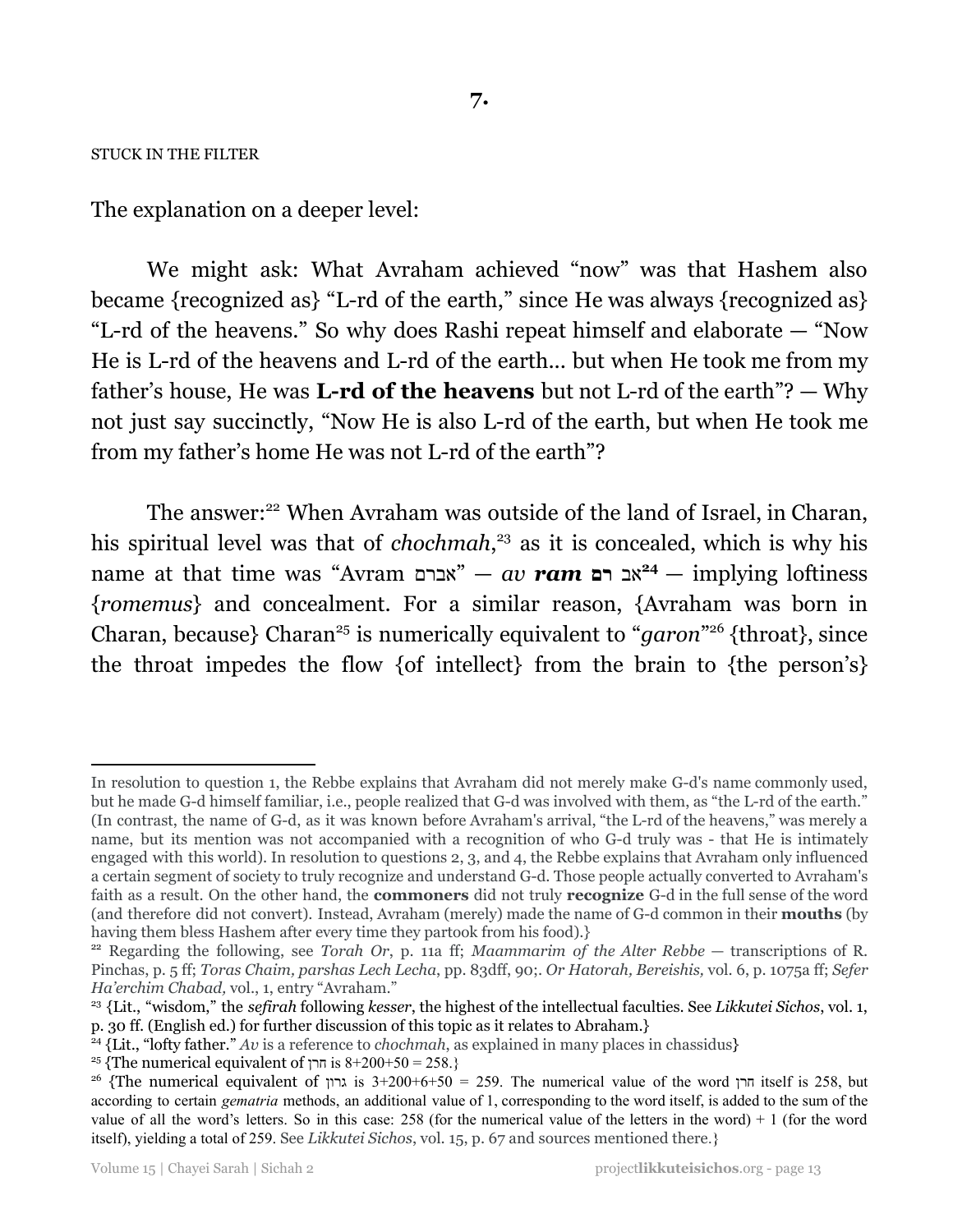emotions {and therefore the wisdom, or intellect of the brain is, in a sense, concealed}. 27

Similarly, the flow that was affected by Avraham's *avodah* — drawing down additional Divine lights into the world of *Atzilus*<sup>28</sup> – did not continue into the lower worlds of *Beriah, Yetzirah*, and *Asiyah*, nor into this physical world.

Only after Hashem commanded Avraham to "go forth from your land and from your family… to the **land**…" and he arrived in the Land of Israel, did the flow descend from the concealed state of *chochmah* into the emotive attributes, reaching as far as {the lowest attribute} *malchus*,<sup>29</sup> which is symbolized by "land." This also enabled the additional lights, initially drawn by Avraham into *Atzilus*, to be channeled into the worlds of *Beriah, Yetzirah*, and *Asiyah*, and this material world.

This also clarifies why only "now He is L-rd of the heavens and L-rd of the earth," but "when He took me from my father's house, He was L-rd of the heavens but not L-rd of the earth." Although also "in my father's house" in Charan, Avraham engaged in publicizing G-dliness in the world, but since at that time his spiritual level was "concealed *chochmah*," it had no influence on the world, to make Hashem "L-rd of the earth."

This is also why Avraham said "but when He took me from my father's house, He was **L-rd of the heavens** (but not L-rd of the earth)." Because Avraham's *avodah* while still in "my father's house" affected "L-rd of the heavens," drawing additional Divine light into *Atizlus*. Except that at that time, He was "not L-rd of the earth," since the light was not {yet} drawn into the world.

<sup>&</sup>lt;sup>27</sup> {The heart is the seat of the emotions.}

<sup>28</sup> {*Atzilus* is the highest and most exalted of the four spiritual "worlds," (*Atzilus*, *Beriah*, *Yetzirah*, and *Asiyah*) which were emanated by Hashem. Each world is composed of ten *sefiros* or Divine attributes, which are manifestations of Divinity.}

<sup>29</sup> {Lit., "kingship," the last level of the *sefiros* of each spiritual world.}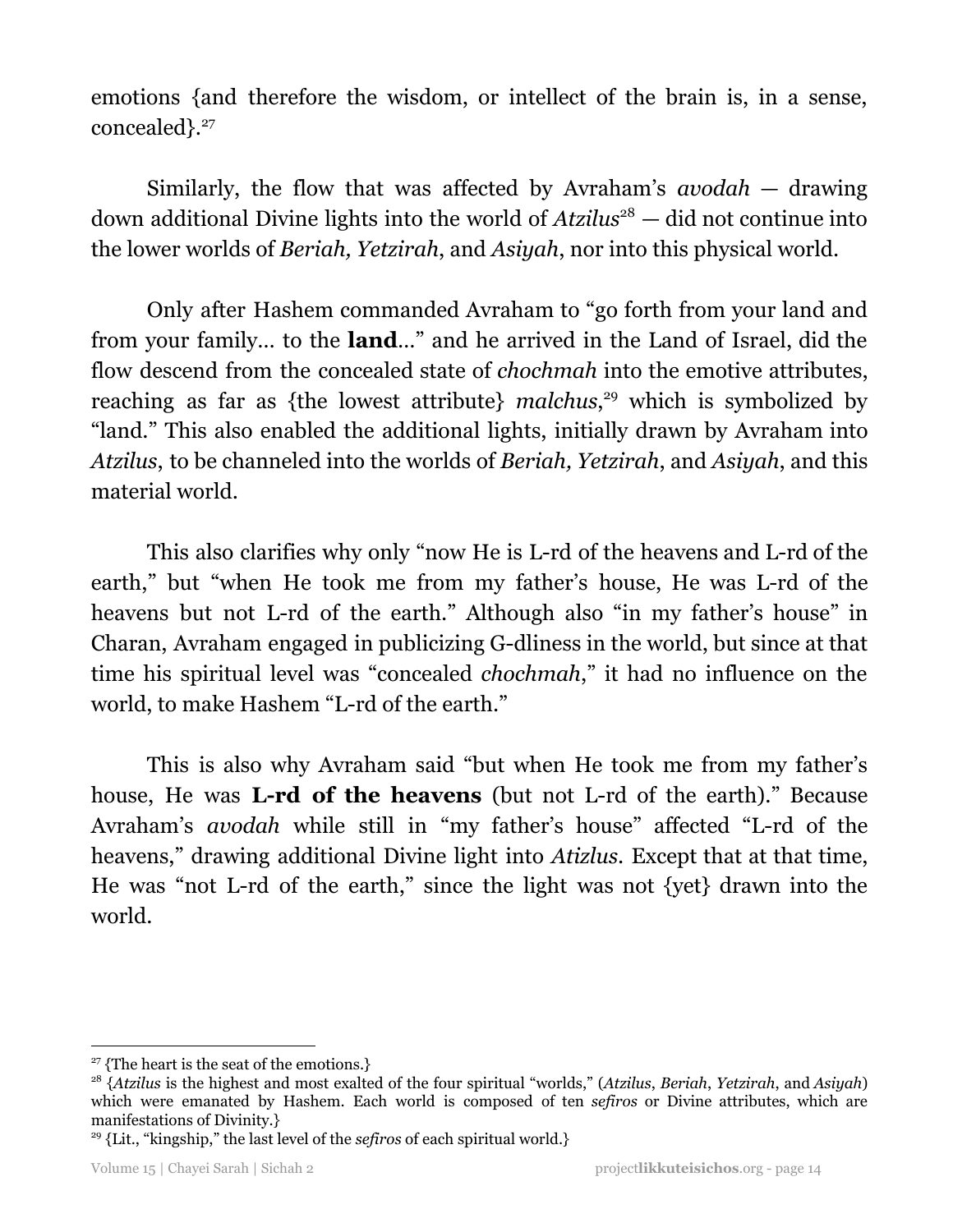## GREATER THAN *ATZILUS* INTO LOWER THAN *ATZILUS*

This will also help us understand why Avraham said, "Now He is **L-rd of the heavens** and L-rd of the earth" — "now" there is also an innovation within the level "L-rd of the heavens" relative to the way it was previously:

Avraham's accomplishment that Hashem should be {recognized as} "L-rd of the earth" — that the sublime effusions from *Atzilus* should also reach *Beriah, Yetzirah*, and *Asiyah* — was achieved by revealing the concealed level of *chochmah* that surpasses *Atzilus*. The additional *light* that Avraham had **initially** drawn into *Atzilus* was proportional to what was originally included in the Divine order of Creation. <sup>30</sup> However, once Hashem commanded Avraham (and thereby also enabled him) to "go forth from your land and from your family" and he departed Charan for the Land of Israel, the level of *av ram* was **revealed,** enabled by an effusion to him from a hidden level that was loftier than this. This effusion thereby effected an attachment and connection between the Emanator<sup>31</sup> and the emanations.<sup>32</sup> And through Avraham's *avodah*, additional *light* was drawn into *Atzilus* to a greater extent than that originally apportioned by the Divine order of Creation.

As a result, also the level of "L-rd of the heavens" that Avraham achieved "**now**" was greater than when "He took me from my father's house." In fact, the elevation and growth achieved within "L-rd of the heavens" — the effusion and unification within *Atzilus* — is what then enabled Hashem to be "L-rd of **the earth**," allowing the concealment of *Atzilus* to also be drawn and revealed in *Beriah, Yetzirah*, and *Asiyah*, reaching all the way to this physical world.

<sup>30</sup> {In the Hebrew original, *"seder hishtalshelus*."}

<sup>&</sup>lt;sup>31</sup> {In the Hebrew original, "*Ma'atzil*"; i.e., Hashem. In this context, we are particularly referring to the level of G-dliness that emanates from the world of *Atzilus*.}

<sup>32</sup> {In the Hebrew original, "*ne'etzalim*"; in this context referring specifically to the emanations within *Atzilus*.}